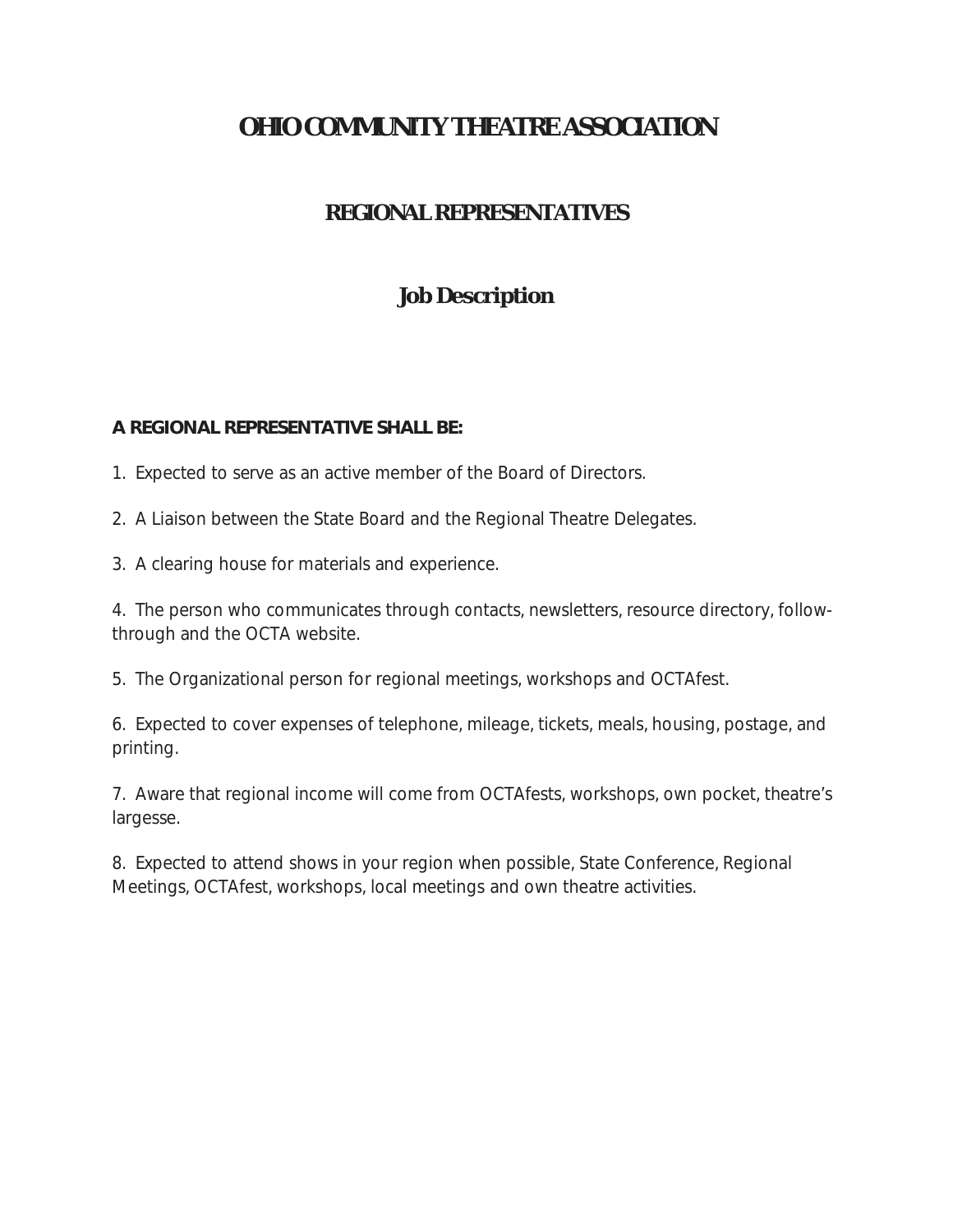9. Expected to attend all called meetings for Regional Reps, including attendance at the OCTA Board Retreat **(2 days)** and the March Board meeting.

A rep is helpful to your region, local theatre, enthusiasm, and supportive of OCTA Board, cooperative and non-partisan.

You will be asked to assist in the recruitment of new theatres in your region. Work with member theatres to encourage delegate participation, assist with the demands of theatre's that are having local situations.

You will be asked to assist in recruitment of new board members.

Time required will vary with each region.

### **IMPLEMENTATION of DUTIES**

1. Elect or appoint one person to be the Lead Rep with all Reps approval. This person speaks for your region in State Board Meetings, after discussion with the other reps and getting their input and opinions. All regional business is decided upon by all reps. The Lead Rep is the contact person for the OCTA Board of Directors and the Lead Rep has no more authority than the other reps that were elected in the region.

2. If the Lead Rep is unable to attend a regular Board Meeting, then the Lead Rep needs to give the Regions Report to another Rep in the region or to the Regional Rep Coordinator for reporting at the Board Meeting.

3. Through regularly scheduled regional meetings, you can tie in with shows, hold meetings at different theatres in your region or in a delegate/rep home.

4. Topics for meetings should include but not be limited to workshops, local needs, complaints, OCTAfest planning, participation in OCTA Jr., show schedules and audition dates.